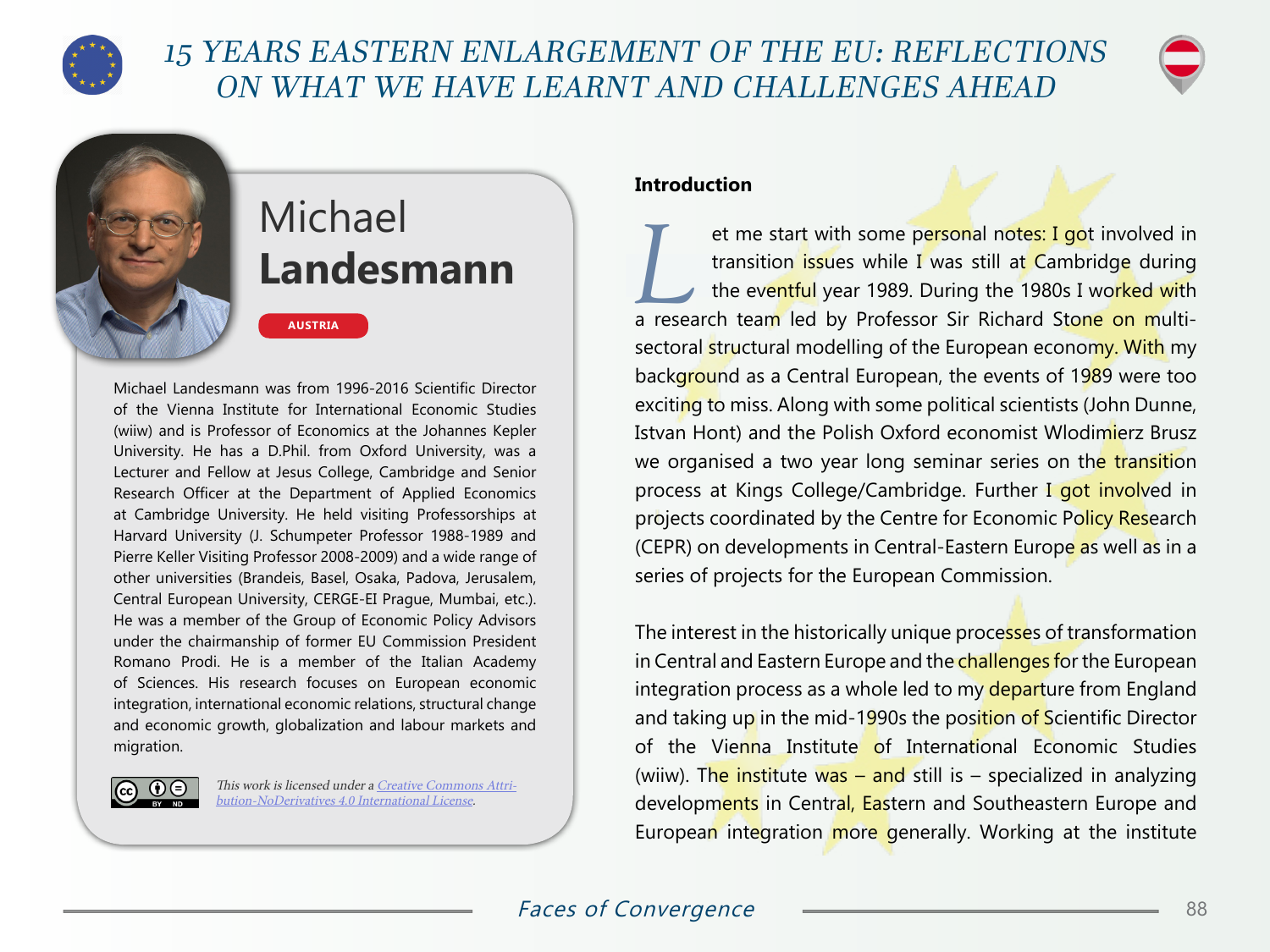



provided a prime-place position to analyze developments in the region and also to participate in many debates with academics and policy-makers in the region and across Europe.

Developments unfolding in Central-Eastern Europe (CEE) included many aspects: economic, political, social, and cultural ones. There were many things that I learnt from observing and analysing the transition processes in the CEE region and its impact on overall European integration. As an economist with an expertise on international economic integration and on longerterm structural change I shall focus on a sub-set of issues which motivated new and enriched existing research lines.

#### **The processes of 'transition'**

Let me start with the 'transition process' itself. There is no doubt that the dramatic events of 1989 sparked off a 'systemic transformation' that had unique features.

In the first place was an impressive speed and depth of the process of liberalization of the economies of Central and Eastern Europe (CEE) that initiated the shift to becoming market economies. This process of liberalization was faster and – in most likelihood - more complete in the timeframe covered (including privatization, price, current and capital accounts liberalization)

than anything previously witnessed in history. Secondly, the processes of 'transition' included a range of economies which were geographically very close to advanced, high-income economies which had themselves reached a very high level of economic integration amongst themselves.

Both these two features singled out the group of CEE economies (CEECs) in the period after 1989 and were at the root of a relatively successful process of 'catching-up' in economic and institutional terms as well as of the process of pan-European economic integration we have witnessed in Europe over the past decades.

However, despite having analyzed the features of planned economies over the previous decades, the economics profession was not well equipped to advise on such a dramatic path of systemic change that involved a fundamental change in mechanisms of allocation (of factors of production, of goods and services). In particular, the political-economy of transition, i.e. the interaction of political and economic processes of systemic change which meant that certain important reform steps were either blocked or supported by different social and economic actors, was ill understood. The urgency of the need to influence such processes was definitely outstripping the understanding of these.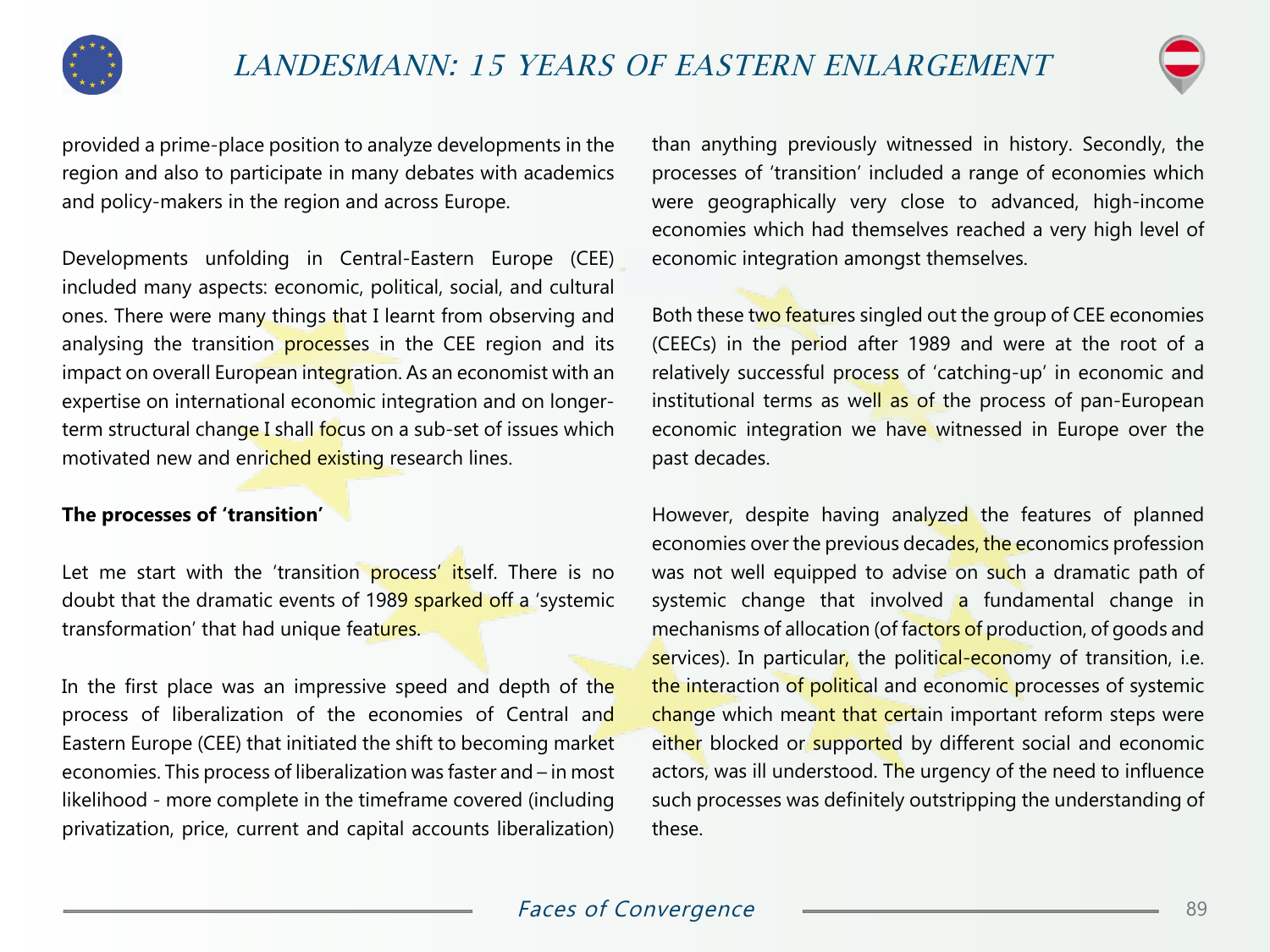



#### **Growth and catching-up dynamics**

All in all, the growth experiences of the 'transition economies' after the first phase of the transformational recession conformed to the picture painted by standard economic growth theory about the possibility of lower income economies to 'converge' towards higher income economies. Convergence processes could be understood on the basis of either the traditional neoclassical growth model which predicted that lower income economies were characterized by low capital-labour ratios and relatively high rates of return, or newer growth theoretical formulations which defined the potential for 'catching-up' on the basis of technology gaps and the scope for technology transfer.

However, standard economic growth theory was mostly formulated in rather aggregate terms and this turned out to be insufficient to understand the processes of convergence of the set of transition economies. In particular, it did not contain sufficient information on why we observed differentiated processes of catching-up amongst the CEEs and, furthermore, that there were specific features of these catching-up processes which could only be detected at a more disaggregated level. Examples of the importance of a disaggregated assessment were the roles of SOEs (state-owned enterprises) and of ab novo enterprises in different sectors, the importance of agricultural sectors and the extent of initial under-representation of tertiary activities (a feature of Communist countries), as well as regional patterns of growth, etc.

A very important issue was the relevance of institutional and behavioural anchorage of CEE economies in an EU accession or EU candidacy process. This institutional anchorage was important for two reasons: (i) as a signal to the economic and political actors within the countries so that their expectations and strategies regarding future developments could be aligned; (ii) as a sign of reassurance to outside actors, in particular those which could provide capital, know-how, support in the setting up of new (such as in the banking system) and in the modernization of old types of activities.

## **Trade integration, trade specialization and cross-border production integration**

There were a number of interesting aspects in the development of trade structures and trade specialization which in many ways also showed the insufficiency of traditional trade theory to analyze and predict the development of trade patterns between the new member states (NMS) and the EU-15 which became  $$ by far – the most important trading partners of the NMS.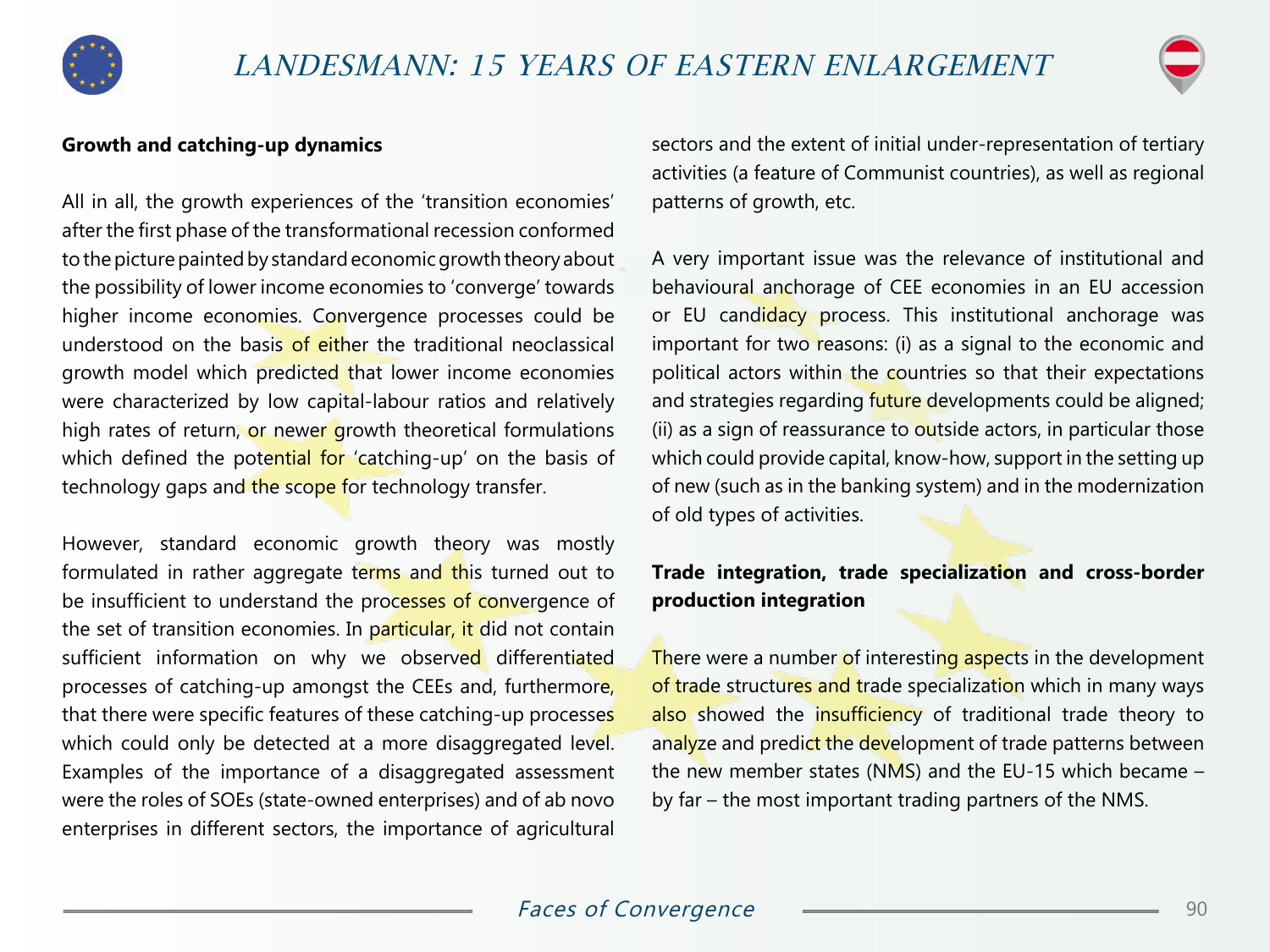



The early studies on the likely pattern of trade specialization between CEECs and the more advanced EU economies were undertaken within the frameworks of static classical trade theories: These frameworks were soon seen as being at odds with the rapid processes of up-grading of export structures, both at the industry and the product levels. Hence, over time, more sophisticated and also more appropriate analytical frameworks were used: theories which analysed the emergence of horizontal and vertical patterns of intra-industry trade, theories which looked at the dynamics of trade specialization jointly with differentiated productivity catching-up, theories of fragmentation, trade in 'tasks', of outsourcing, etc.

Furthermore, the importance of foreign direct investments in the up-grading processes of CEECs' tradable sectors was recognized. Most of the CEECs had within a short period become economies with a very strong presence of foreign investors and these played an important role in promoting productivity growth, redesigning product programs and the strengthening export capacities. The location decisions of foreign investors also were major factors behind a re-industrialisation process taking place in the more successful of the CEECs and the development of a new industrial belt of cross-border production networks in Central Europe.

## **Labour markets: productivity catching-up, structural change and migration**

One of the features of the catching-up processes of the CEECs was that employment developments were initially very disappointing after the transition started despite a very favourable experience of output (or GDP) developments compared with the EU-15. This phase was one of 'job-less growth' while; more recently, we observe another phase characteristic for many CEE economies: that of 'employment-constrained growth'.

The very low responsiveness of employment to GDP in the initial phase after the economies recovered from the initial 'transformational recessions' can simply be seen as the other side of the coin of real income catching-up driven by productivity catching-up. A more sophisticated argument would add that the CEECs underwent not only a 'convergence' process in productivity levels at the aggregate level, but also a 'structural convergence' process, i.e. the output composition of their economies and hence the representation of different sectors in the aggregate economy became more similar to the advanced Western European countries. Thus the shares of heavy manufacturing industry and of agriculture declined and those of services industries (particularly market services such as retail trade, business and financial services etc.) increased.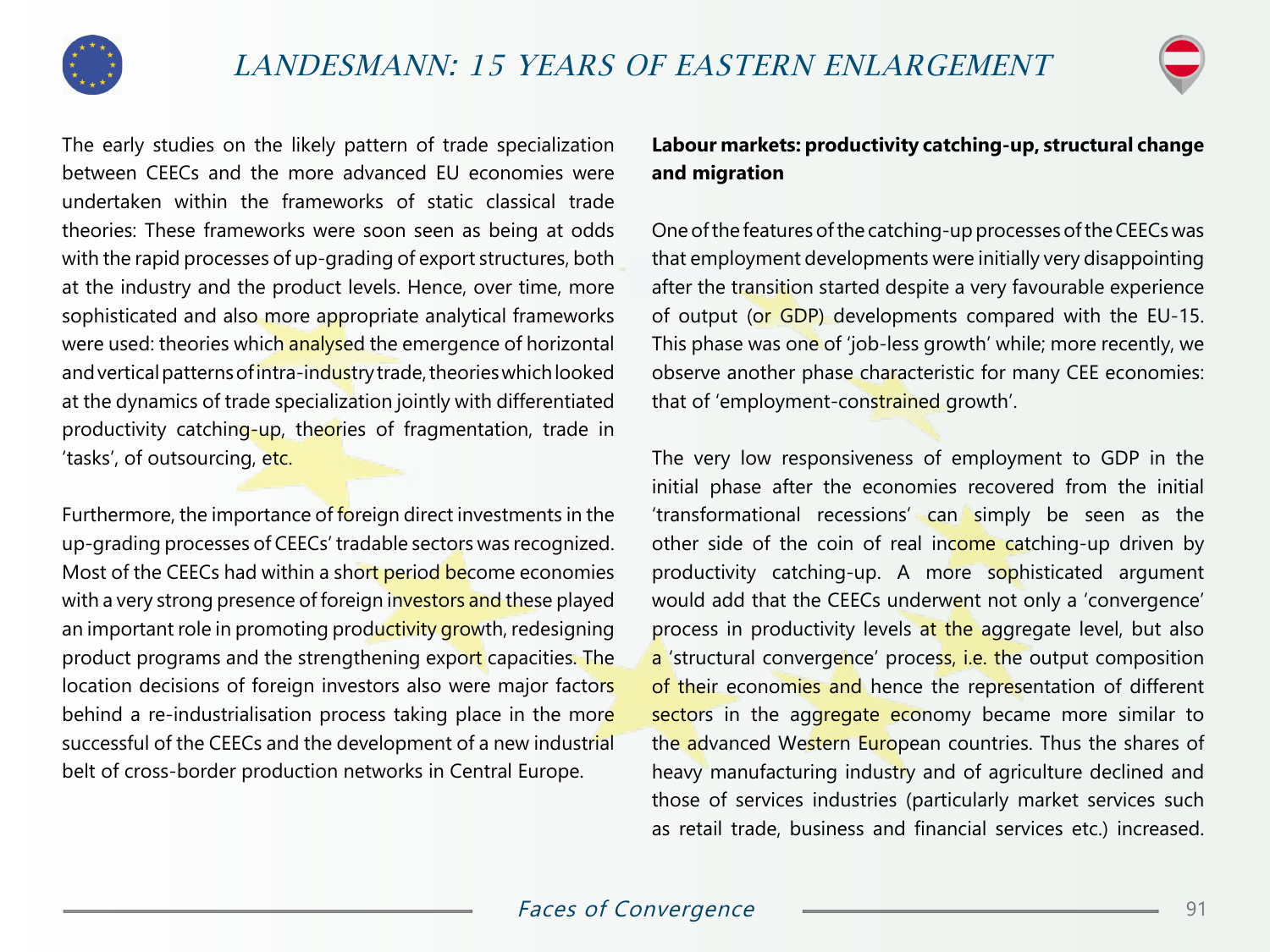



Service industries are more labour-intensive and hence a shift in output structure towards services increased the employment responsiveness to aggregate economic growth. The combination of productivity catching-up (differentiated by industries) and of a structural convergence process thus led to the U-shaped pattern of aggregate employment growth observed in the CEECs over the longer period 1990-2008.

More recently many CEE economies have moved into a 'labour shortage' regime, which has to an important extent been due to the large outflow of population from the CEECs and particularly of young and skilled workers. wiiw's view is that the demographic implications of (past and current) migration flows represent now one of the most important longer-term constraints for persistent catching-up and high growth in CEE.

## **Reform reversals, political regression and European integration**

The eastern enlargement of the European Union brought about rapid economic convergence between eastern and western European countries, but recently, there have been increasing signs of social and political divergence within Europe. The single market and free movement of capital and labor produced many of the expected positive economic effects. Nevertheless,

reform reversals emerged, leading to more systematic reversals in some countries, most notably in Hungary and Poland. We observe a reversal of corruption trends and there are further signs of institutional and political regression as well. This happened despite a strong anchoring by the EU. Difficulty of behaviourally adjusting to fast-moving structural change contributed significantly to these relatively new trends. This is particularly observable in those parts of society (differentiated by age, skills, regional location) that were negatively affected by strong regional agglomeration effects of economic activity, rising inequalities and changes in educational requirements that rapid economic integration and convergence brought about.

The phenomenon of unevenly distributed gains and losses from rapid structural change can also be observed in many of the advanced economies in Western Europe and also in the United States. However, in many of the CEECs, the long phase of authoritarian rule during the Communist period and often the lack of a prolonged period of democratic experience before that provides a more shaky basis on which stable democratic institutions are built. Hence the development of 'illiberal democracies' within the European Union, and the socio-economic basis of populist forces is a worrying and still insufficiently understood phenomenon in Europe as a whole and in the CEECs in particular. It will require a lot of attention by social scientists